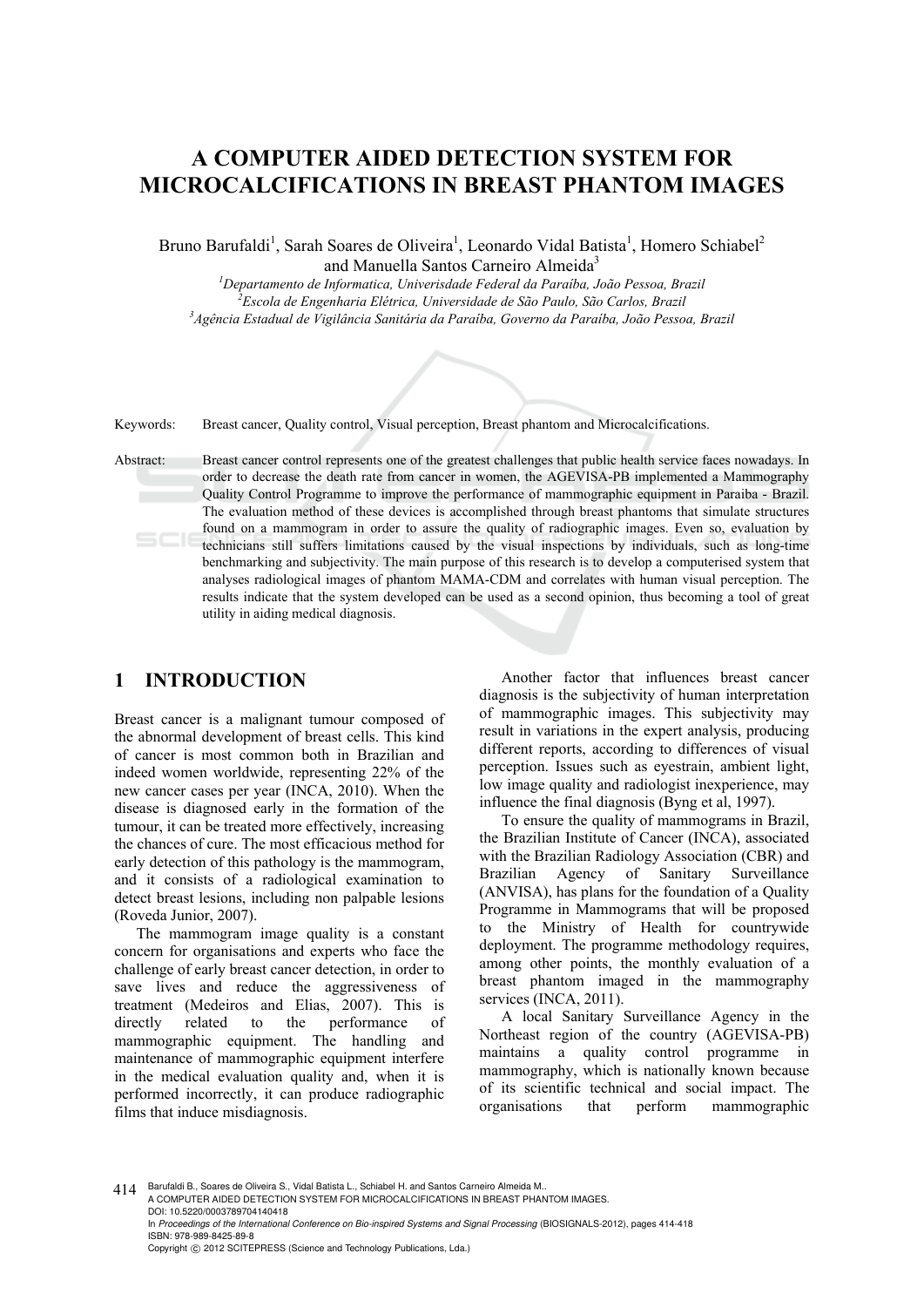examinations in the State of Paraiba send monthly a phantom image to AGEVISA-PB, for the quality evaluation of mammography services (Carvalho et al, 2006). The procedure is arduous and time consuming, with each phantom image carefully analysed by experts for approximately 40 minutes. These technicians classify each structure of interest in the phantom by visibility criterion, producing reports for quality image evaluations of the mammographic equipment.

Computer Aided Detection (CAD) is used to reduce the difficulties found in the identification of structures in mammographic images by individuals, providing a second opinion about the expert report. These systems, when specific for mammographic images, promote the integration between medicine and technology to improve the detection in the structures of interest (Porto, 2010).

Nevertheless, even using robust computerised systems, detection of some structures of interest in phantom images is still a difficult task. Because of the smaller sizes in relation to other structures, high contrast details can be confused as artefacts from the revelation process of the radiographic film (Soares and Lopes, 2001).

Artefacts in radiographic film can be related to the processor rolls, the mammographic equipment and the chemicals used for cleaning the equipment or the film revelation. Mammographic images can contain noises such as roller marks, spots, fingerprints, silver deposits, etc.

In the adjustment activity of a radiographic film some fixative solutions are used to dissolve the silver deposits not removed by the reveller solution in the previous step. These deposits are very soluble in water and if not dissolved, can be sensitised by the light, generating similar artefacts to the high contrast detail on radiographic film.

This research aimed to develop a system that automates most of the steps in the procedure of quality control in mammographic equipment currently adopted by AGEVISA-PB. This system intends to detect and classify structures who simulate microcalcifications of interest in breast phantoms by visibility criterion, correlating with the human visual system, in order to reduce the subjectivity in image inspections in the phantom MAMA-CDM (CBR, 2011).

# **2 MATERIALS AND METHODS**

This system was developed using the Java programming language along with the *ImageJ*, open source software focused on the development of image processing and analysis applications. The algorithms developed were incorporated into *ImageJ* through the use of plugins, and the system interface was integrated with the system functionalities.

The system uses the *Microtek* scanner *ScanMaker i800* model to digitize the phantom images in grayscale, 16 bits of contrast resolution and 1200 x 1200 dpi of spatial resolution.

One of the approaches for visual inspection on radiographic film is to determine the visibility of structures of interest in the phantom MAMA-CDM images. To detect these structures it is necessary that the system defines different regions of search for each phantom, due to the structure of interest location which varies from one phantom to another because of their handmade production.

### **2.1 Phantom MAMA-CDM**

Breast phantoms are used to assess the quality control of mammography services. The main purpose of these phantoms is in the evaluation of mammographic equipment, through the images that contains structures which simulate the breast tissues.

The AGEVISA-PB developed a Programme of Quality Control in Mammography, which uses the phantom MAMA-CDM for the production of radiological images from mammography equipment in the State of Paraiba - Brazil. The use of this breast phantom is recognised by the CBR (CBR, 2001). It is interesting to know that these phantoms are produced in a handmade mode, simulating a compressed breast between 4 cm and 5 cm, with test structures similar to the anatomical structures present in the breast and a range of optical densities.

Figure 1 presents the breast phantom MAMA-CDM, its radiographic image and the representation of its structures. It is estimated on these images (A) the background optical density, (B) the details of low contrast (fibrous tissue), (C) the low contrast thresholds (discs), (D) the high contrast details (microcalcifications), (E) the structures who simulate tumour masses and (F) the spatial resolution (metal grids).

#### **2.2 High Contrast Details**

The images used have high resolution, which eventually results in poor computer performance. Therefore, areas of search were delimited for the structure location in images of phantoms. From the moment it receives an input image, the system automatically adjusts its orientation through a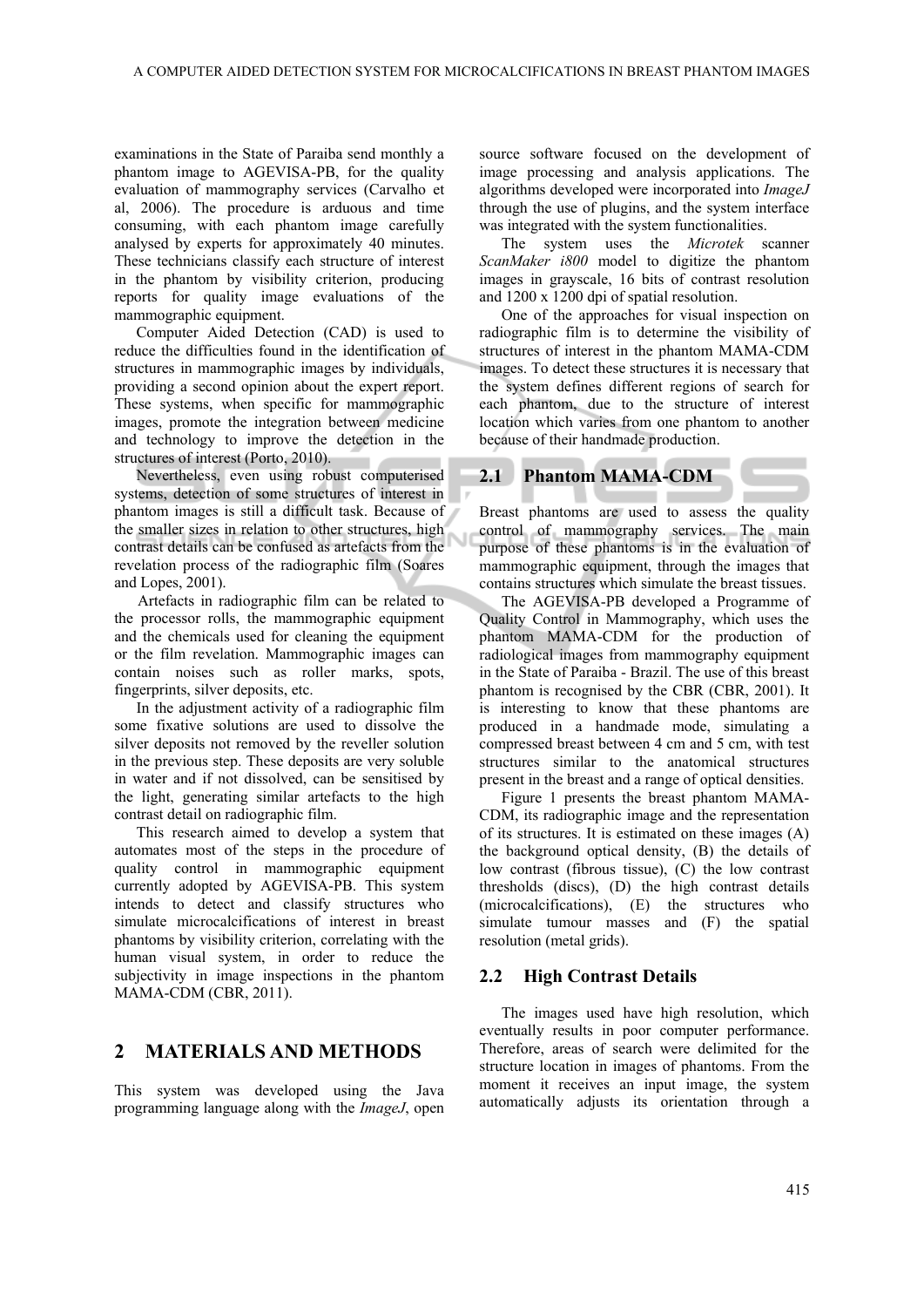

Figure 1: Breast phantom MAMA-CDM, its radiological image and the representation of its structures.

rotation based on the angle between the brightest optical density and the darkest optical density. After the adjusted image, is executed it looks for other structures in the search regions by the correlation matching method (Gonzales and Woods, 2002).

The visibility determination of each structure of interest is assessed by a data mining tool called WEKA, with the use of the J48 classifier. This classifier will generate a model, where it is necessary preselect some image attributes to execute the training stage of the system (Martinez and Sanjurio, 2009).

In the production of each learning model, the J48 algorithm was used because of its simplicity and satisfactory results. Moreover, in previous researches, other algorithms have been tested to develop the learning model, but the best results were achieved by the J48 algorithm (Barufaldi et al, 2011).

The attributes such as average of pixel images, variance, standard deviation, mode, average of structure pixels, average of background pixels, difference of structure and background averages, and Weber Ratio were preselected for the production of learning model. It is noteworthy that not all attributes used in the training stage will be employed for the classification of structures, since some of the image characteristics are not considered relevant by the algorithms, and they are automatically discarded by WEKA tool. In order to define which attributes will be used, an automatic selector (*AtributteSelection*) was used, which is implemented by the WEKA tool.

Table 1 represents the attributes extracted from each structure also used in the training stage, where  $p_e(i,j)$  and  $p_b(i,j)$  are the grayscale of pixels in the inner region (structure) and outer (background) of the filter with size  $w^*h$  at position  $(i,j)$  of the image.

The filters used in the correlation operations are composed of two parts, the inner and outer region, illustrated in Figure 2. The inner region tries to

match the inside structure, while the outer region tries to match the background.

Table 1: Attributes selected from the image after the detection of the structures of interest.

| <b>Attribute</b>                                                                 | <b>Equation</b>                                                 |
|----------------------------------------------------------------------------------|-----------------------------------------------------------------|
| Average of the structure<br>pixels                                               | $\mu_e = \sum_{i=1}^{w} \sum_{j=1}^{h} \frac{p_e(i,j)}{(w^*h)}$ |
| Average of the background<br>pixels                                              | $\mu_b = \sum_{i=1}^{w} \sum_{j=1}^{n} \frac{p_b(i,j)}{(w*h)}$  |
| Difference of the average<br>grayscale of the structure<br>pixels and background | $\Delta \mu = \mu_e - \mu_b \dot{\pi}$                          |
| Weber Ratio<br>(GONZALES; WOODS,<br>2002)                                        | $W = \frac{\Delta \mu}{\mu_e}$                                  |

A total of 100 clusters of high contrast detail were extracted from these images for training purposes. These structures were classified by experts according to their visibility, i.e., if they are visible or not. It is noteworthy that the image reports were produced by two or more technicians, in order to reduce the subjectivity of visual inspection, increasing the system consistency.

In the training stage a file is created from the default format of the WEKA (.ARFF), with all the input data mentioned above. Then, the J48 algorithm of the WEKA is used to generate the decision tree for each structure of interest. To produce and test the learning models, leave-one-out cross-validation was used.

In the classification stage the decision trees are implemented based on models obtained in the training stage. One hundred images were used for classification tests, with 500 clusters of high contrast details analysed. It is important to note that the images produced in the classification step are distinct from those of training.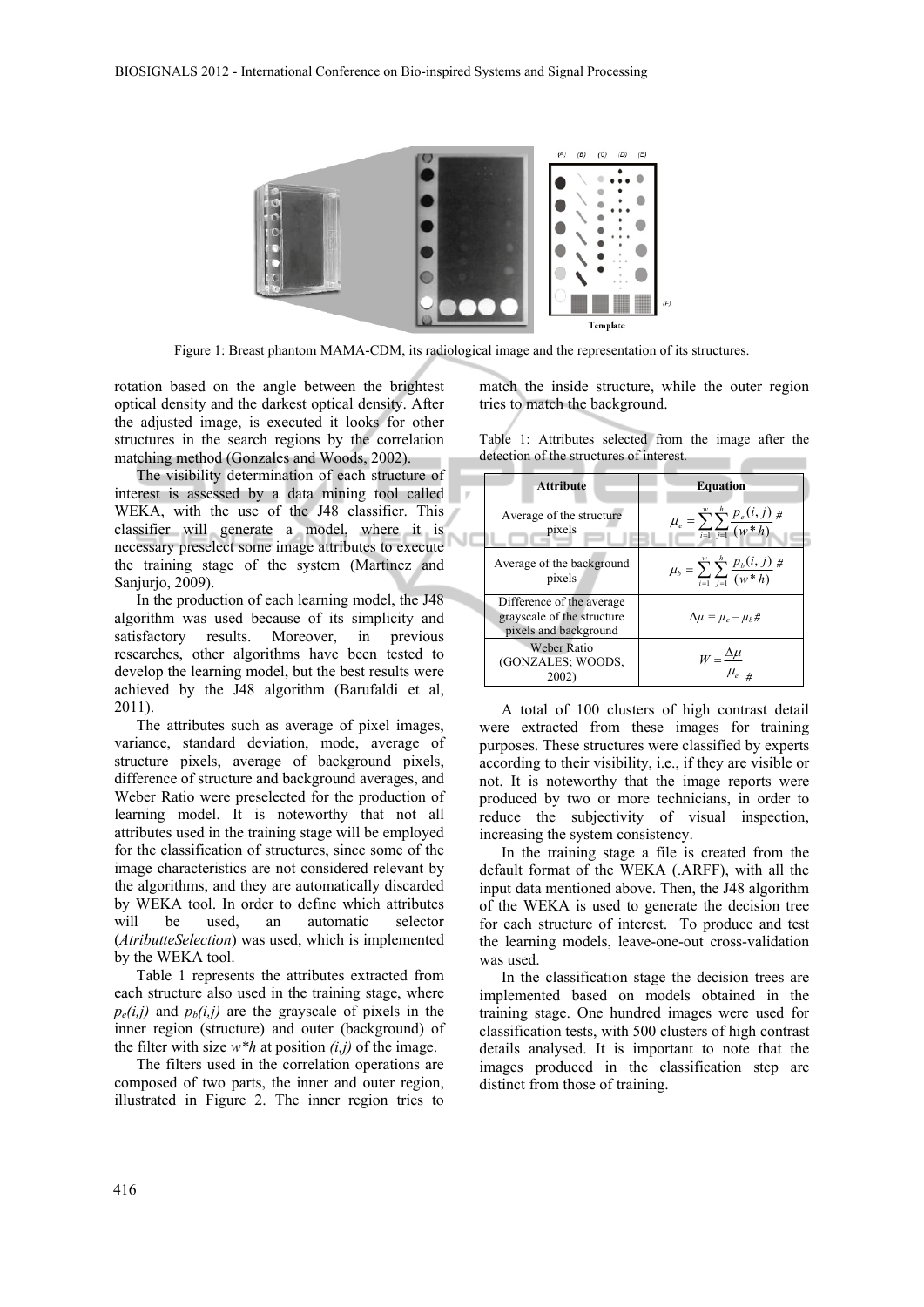

Figure 2: Example of the filter used for the detection and the classification of a high contrast detail of the phantom image.

From the classification of these structures and the comparison between the expert reports and the reports produced by software, it is possible to determine statistical measures such as accuracy and efficiency.

The software behaviour is evaluated using ROC curves for each structure of interest, where the sensitivity and specificity of the system are verified (Zweig and Campbell, 1993). According to the attribute automatic selector of the WEKA, *Δμ* is the attribute that was always present in all models. Because of this, in the development of the ROC curves the attribute values of *Δμ* were varied ranges [20,000; 50,000], since this was the most important attribute in the training stage in all structures of interest.

### **3 RESULTS**

The classification results using the J48 algorithm produced the misclassification tables for each kind of structure of interest, indicating the accuracy rates of the classification. These measures are presented in Table 2.

Table 2: Misclassification table of the high contrast details.

|                                 |                | <b>J48 Classification</b> |                |
|---------------------------------|----------------|---------------------------|----------------|
|                                 |                | Visible                   | Not<br>Visible |
|                                 | Visible        | 0.99                      | 0.01           |
| <b>Expert</b><br>Classification | Not<br>Visible | 0.00                      | 1.00           |

Table 3 presents the rates of accuracy, sensitivity, specificity, efficiency, positive prediction and negative prediction, and Matthews coefficient to

the classification of each structure of interest.

Table 3: Effectiveness measures of the software to the classification of the high contrast details using the J48 algorithm.

| <b>Measure</b>      | Value  |  |
|---------------------|--------|--|
| Accuracy            | 0.9906 |  |
| Sensitivity         | 0.9882 |  |
| Specificity         | 1.0000 |  |
| Efficiency          | 0.9941 |  |
| Positive Prediction | 0.9882 |  |
| Negative Prediction | 1.0000 |  |

The sensitivity values were very close to the positive predictions. This occurs because of the high number of high contrast details compared to the low rate of predictive errors (false positives and false negatives). The same applies to the specificity and negative prediction values.

Figure 3 allows observing the behaviour of the system to the structures classification by ROC **curves.GY PUBLIC ATIONS** 



Figure 3: ROC Curves to the classification of the high contrast details  $(AUC = 0.98)$ .

Figure 4 shows the marking of a high contrast detail group detected correctly even with the presence of the artefacts in a phantom image after the processing by system.



Figure 4: (A) High contrast detail group with the presence of the artefacts, before the processing and (B) the same group detected after the image processing.